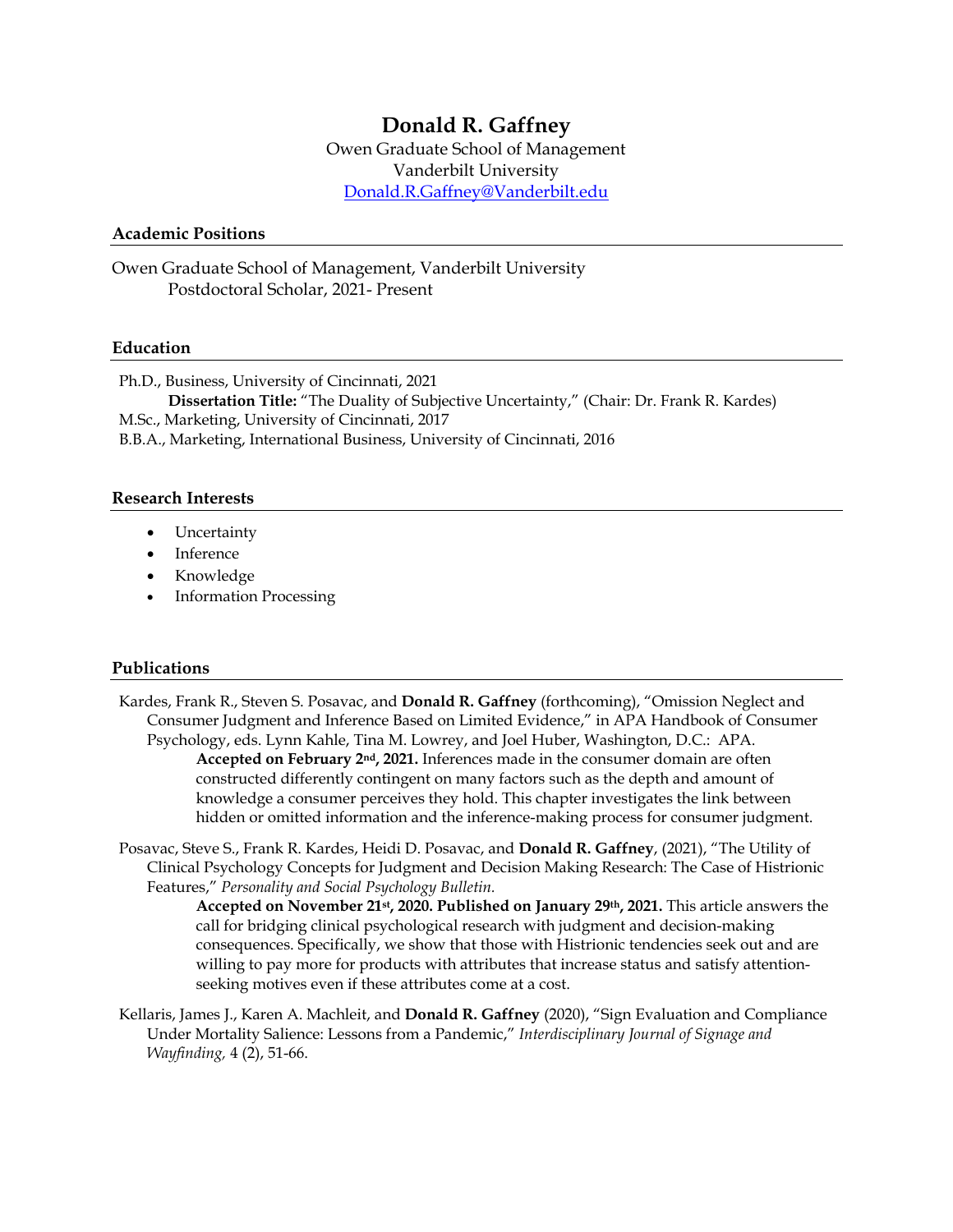**Accepted on July 3rd, 2020. Published on August 21st, 2020.** The central theme to this article is to further understand the implications of COVID-19 compliance signage and to provide evidence of what types of signage work best for compliance.

### **Working Papers**

- **Gaffney, Donald R.**, Joshua J. Clarkson, and Frank R. Kardes (preparing for submission), "Epistemic Motivations of Ideological Extremism," *Target: Science.*
- **Gaffney, Donald R.**, Bryan M. Buechner, and Noah VanBergen (preparing for submission), "Death and Free Will: Subjective Uncertainty on COVID-19 Countermeasure Perceptions and Compliance," *Target: Journal of Public Policy & Marketing.*
- Krishnan, Vijaykumar, James J. Kellaris, and **Donald R. Gaffney**, (preparing for submission). Sonic Branding: Designing Distinctive Auditory Identities. *Target: Journal of Marketing.*
- Wu, Ruomeng, Shaobao Li, **Donald R. Gaffney**, and Frank R. Kardes (under review), "As Good as New: Embarrassment and Consumers' Preference for Used versus New Products," *Journal of Business Research.*
- Hernandez, José Mauro C., Murilo Carrazedo M. C. Fillho, Annaysa S. M. Kamiya, **Donald R. Gaffney**, and Frank R. Kardes, (preparing for submission). The effects of delaying the purchase decision on choice deferral, omission detection, and decision confidence. *Target: Journal of Consumer Psychology.*
- **Gaffney, Donald R.,** Emma Neybert, Frank R. Kardes, and Robert S. Wyer, Jr. (collecting data), "The Veil of Trust: Media Effects on Hidden Information," *Target: Psychological Science.*
- **Gaffney, Donald R.,** Emma Neybert, Frank R. Kardes, and Susan Powell Mantel (collecting data), "Grice in the 21st Century: Product Reviews and their Authors," *Target: Journal of Consumer Research.*

### **Selected Conference Presentations**

- **Gaffney, Donald R.,** Bryan M. Buechner, and Noah VanBergen (2021), "Subjective Uncertainty and the Belief-Behavior Link for COVID-19 Countermeasure Compliance" presented at the 33rd Annual Meeting of the Association for Psychological Science, Digital.
- Posavac, Steven S., Frank R. Kardes, Heidi D. Posavac, and **Donald R. Gaffney** (2021), "Decision Motives and Judgment Tendencies of the Histrionic Personality," presented at the Society of Personality and Social Psychology, Digital.
- **Gaffney, Donald R.,** Emma Neybert, Susan Powell Mantel, and Frank R. Kardes (2021), " Grice in the 21st Century: Product Reviews and their Authors," presented at the 93rd Annual Meeting of the Midwestern Psychological Association, Digital.
- Kardes, Frank R. and **Donald R. Gaffney** (2020), "Omission Neglect: Out of Sight, Out of Mind," presented at TEDxUCincinnati, Cincinnati, OH.
- **Gaffney, Donald R.,** Emma Neybert, Frank R. Kardes, and Robert S. Wyer, Jr. (2020), "Encounters of Distrust on Hidden Information," accepted for the 92nd Annual Meeting of the Midwestern Psychological Association, Chicago, IL.
- **Gaffney, Donald R.,** Ruomeng Wu, Meng Liu, and Frank R. Kardes (2020), "Cross-Cultural Differences in New versus Used Products," accepted for the 92nd Annual Meeting of the Midwestern Psychological Association, Chicago, IL.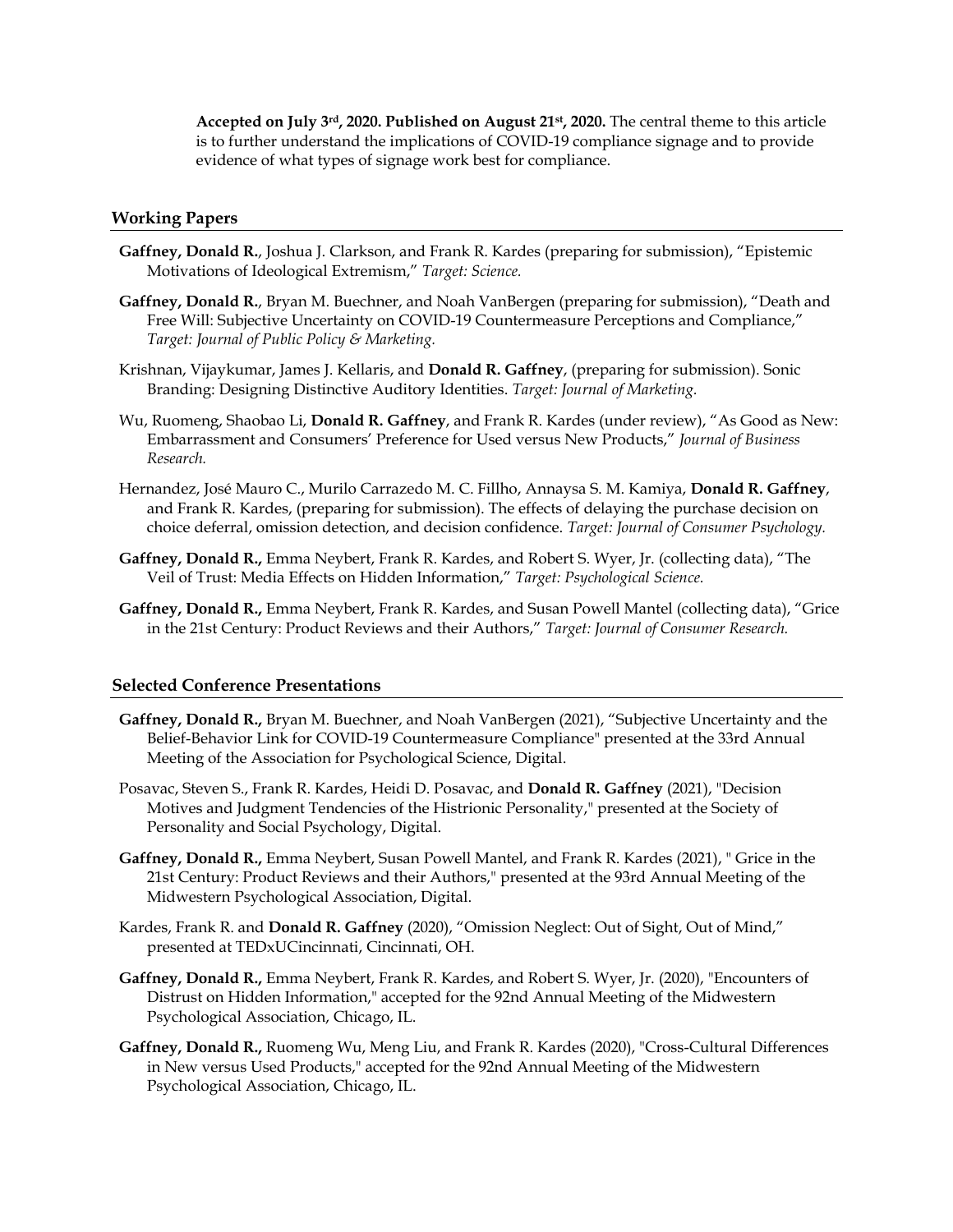- **Gaffney, Donald R.** (2020), "Can Donald Trump Make you Smarter?" presented at the Three Minute Thesis Competition, Cincinnati, OH.
- Neybert, Emma, **Donald R. Gaffney**, Liang Shen, Stephanie Flout, Maxwell Richards, and Frank R. Kardes, Sarah Elizabeth Perry, and Zoey Phelps (2020), "Novel Moderators of the Reception and Detection of Pseudo-profound Bullshit," presented at the 41st Annual Conference of Society for Judgment and Decision Making, virtual.
- **Gaffney, Donald R.,** Frank R. Kardes, and Robert S. Wyer Jr. (2019), "Does Feeling Ignorant Give Us More Control?" presented at the Annual Association for Consumer Research Conference, Atlanta, GA.
- **Gaffney, Donald R.**, Emma Neybert, Frank R. Kardes, and Robert S. Wyer (2019), "Seeing the Unseen: The Role of Distrust in Considering Missing Information," presented at the Annual Association for Consumer Research Conference, Atlanta, GA.
- **Gaffney, Donald R.**, Ruomeng Wu, and Frank R. Kardes (2019), "As Good as New: Cross-Cultural Differences in Losing Face and Preference of New versus Used Products," presented at the CLIK Conference, Louisville, KY.
- [Invited] **Gaffney, Donald R.** (2019), "Uncertainty within Self: The Impact of Subjective Uncertainty in Marketing," presented at the University of Cincinnati Bicentennial Community Day, Cincinnati, OH.
- **Gaffney, Donald R.** (2019), "It's Not You, It's Me: The Impact of Variants of Uncertainty on Purchase Behavior," presented at the University of Cincinnati Graduate Student Expo, Cincinnati, OH.
- Neybert Emma, **Donald R. Gaffney**, Frank R. Kardes, and Robert S. Wyer Jr. (2019), "Fake News: The Impact of a Distrust Mindset on Omission Neglect," presented at the University of Cincinnati Graduate Student Exposition, Cincinnati, OH.
- **Gaffney, Donald R.**, Ruomeng Wu, and Frank R. Kardes (2018), "You are What You Buy: An Investigation into Metaphorical Purity and its Effect on Purchase Behavior," presented at the University of Cincinnati Graduate Student Exposition, Cincinnati, OH.

### **Grant Funding**

- Lindner Summer Research Grant (2020-2021): \$2,500 award.
- University of Cincinnati Marketing Department research grant (2016-2021). Lindner College of Business: \$1,000 annual award.
- Siddall Research Fund (2016-2021). Lindner College of Business: \$1,000 annual award.

### **Research Assistantship**

## *Wyer – Clarkson Lab*

Mentors: Frank R. Kardes & Robert S. Wyer, Jr.

- Consumer Marketing Insights Lab Director (2020-2021), Marketing Department
- Research Assistant (2017-2021), Frank R. Kardes, Robert S. Wyer Jr., James J. Kellaris
- Consumer Marketing Insights Lab Supervisor (2016-2017), Marketing Department